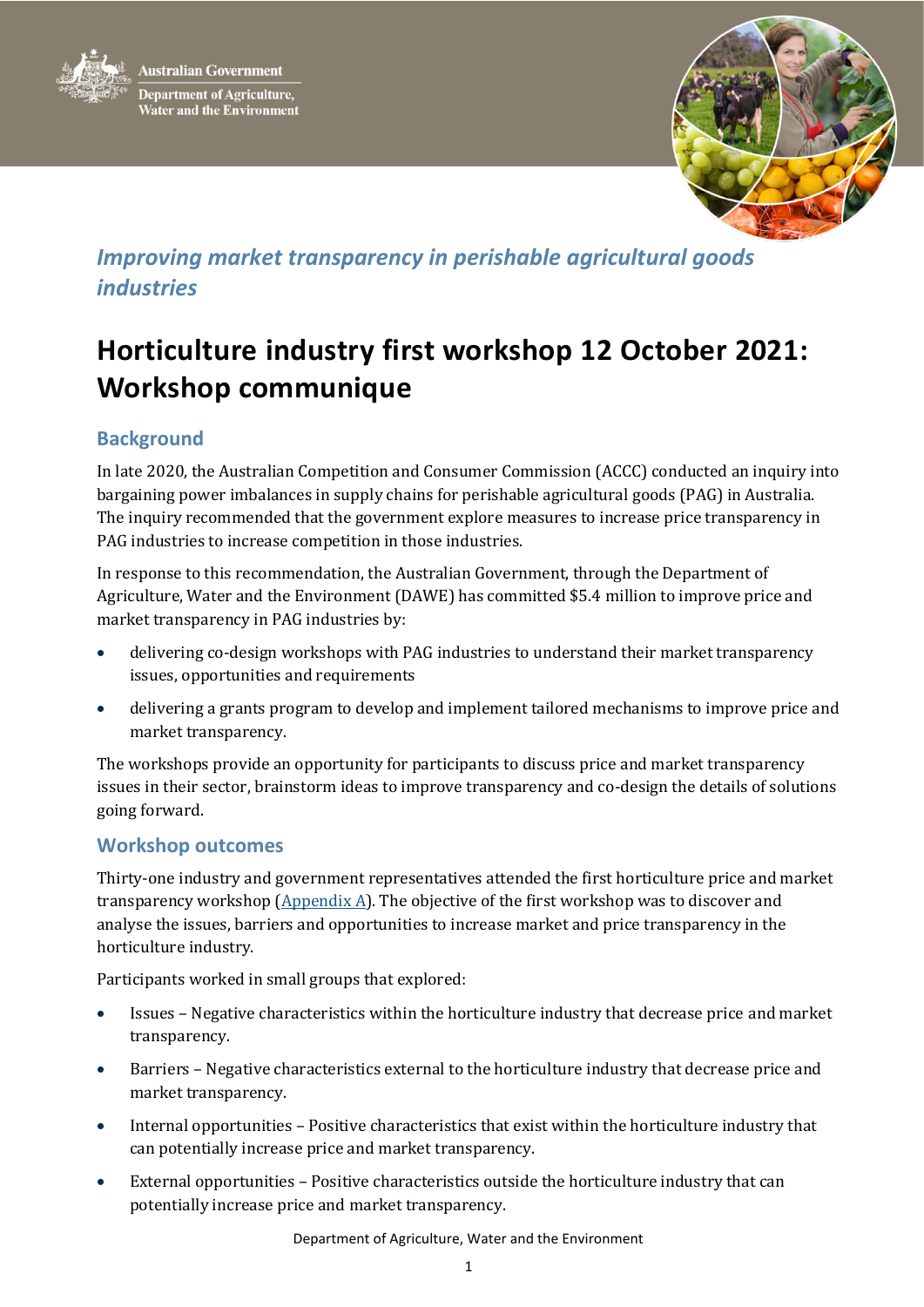Throughout this process, issues and barriers (and consequently, opportunities) were categorised as either legislative, regulatory, industry specific, general process, technology driven, consumer driven informational or environmental.

[Table 1](#page-1-0) identifies and categorises the key themes of issues, barriers and opportunities from the workshop discussions.

| Category                             | <b>Issue/Barrier</b>                                                                                                   | <b>Opportunity</b>                                                                                                                                                                          |
|--------------------------------------|------------------------------------------------------------------------------------------------------------------------|---------------------------------------------------------------------------------------------------------------------------------------------------------------------------------------------|
| Legislative/<br>regulatory           | Horticulture Code of Conduct:                                                                                          | Enhance data provisions in code.                                                                                                                                                            |
|                                      | Definition of actors in sector<br>Contracts between suppliers and<br>٠<br>retailers                                    | Review use and application of contracts to<br>improve issues around transparency.<br>Introduction of a Fresh Produce<br>Ombudsman to adjudicate over the code<br>and pricing in the sector. |
|                                      | Role and status of the Food and<br>Grocery Code.                                                                       |                                                                                                                                                                                             |
| Specific to horticulture<br>industry | Inherently complex industry with a range<br>of specific issues, including:                                             | Collaboration across the supply chain to<br>meet supply and demand.                                                                                                                         |
|                                      | Written contracts or verbal<br>arrangements                                                                            | Mapping the supply chain and price<br>drivers/influences at each point.                                                                                                                     |
|                                      | Level of perishability                                                                                                 |                                                                                                                                                                                             |
|                                      | Diversified farm businesses, for<br>٠<br>example, red meat                                                             |                                                                                                                                                                                             |
|                                      | Different interpretations of quality<br>٠<br>from buyers that change with supply<br>and demand                         |                                                                                                                                                                                             |
|                                      | Pooling and price averaging across<br>٠<br>different growers                                                           |                                                                                                                                                                                             |
|                                      | Competition between growers, and a<br>lack of understanding who is<br>supplying what produce in any given<br>timeframe |                                                                                                                                                                                             |
|                                      | Competition with imported produce<br>$\bullet$<br>and knowing the timeframes of<br>coming into the market              |                                                                                                                                                                                             |
|                                      | Variations between oversupply and<br>٠<br>undersupply - cyclical and seasonal                                          |                                                                                                                                                                                             |
|                                      | Need to better understand demand<br>$\bullet$<br>and fluctuations in the market.                                       |                                                                                                                                                                                             |
|                                      | Horticulture industry is quite resilient                                                                               |                                                                                                                                                                                             |
| General to PAG<br>industries         | No timely price signals to allow decision<br>making.                                                                   | Collaboration across the supply chain to<br>meet supply and demand.                                                                                                                         |
|                                      | Not everyone in the supply chain values<br>transparency.                                                               | Mapping the supply chain and price<br>drivers/influences at each point.                                                                                                                     |
|                                      | Labour supply - no visibility of available<br>labour and exacerbated by pandemic.                                      |                                                                                                                                                                                             |
|                                      | Larger growers get lucrative contracts and<br>small growers get less experienced agents.                               |                                                                                                                                                                                             |

<span id="page-1-0"></span>**Table 1 Issues, barriers and opportunities**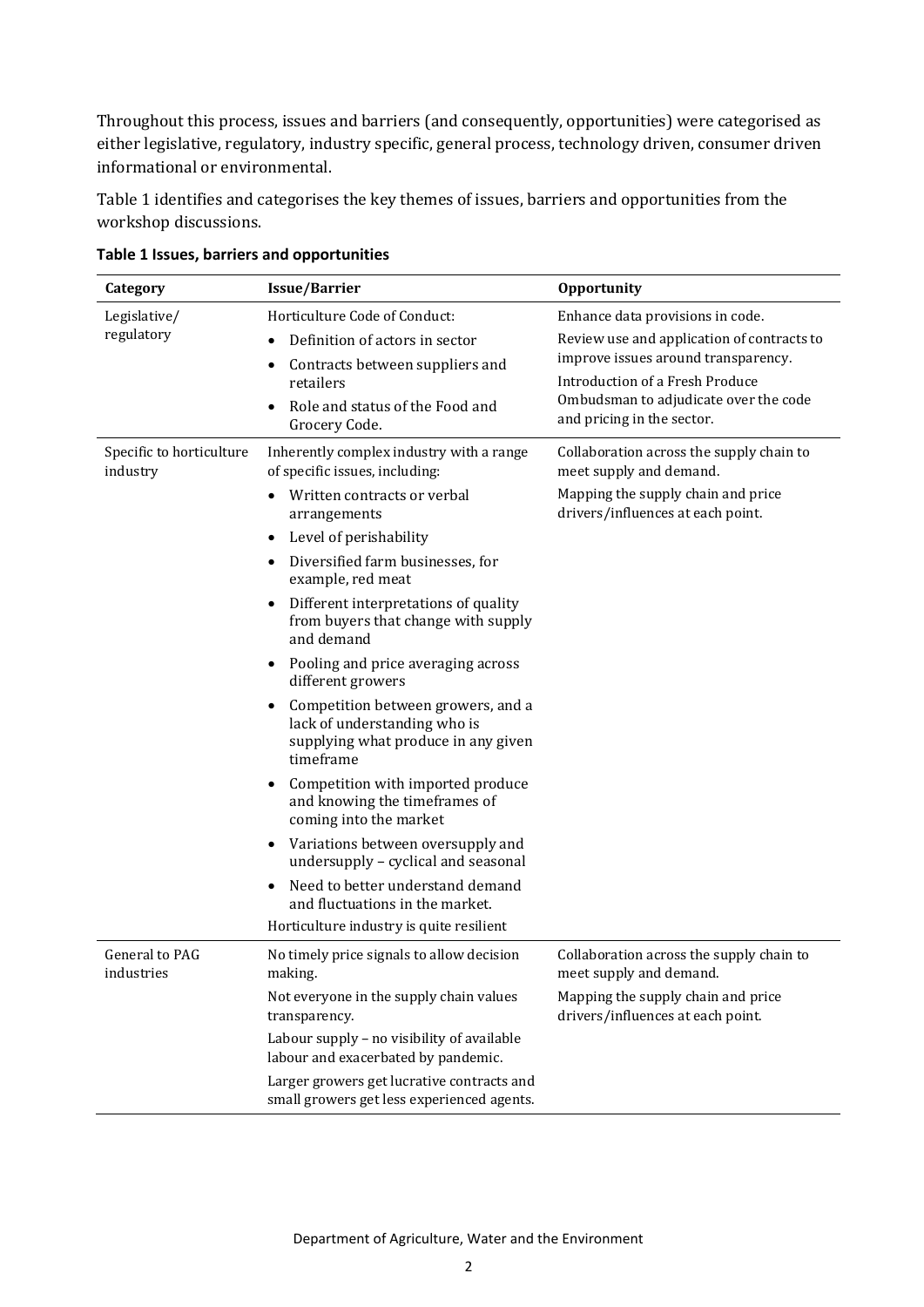| Category                  | <b>Issue/Barrier</b>                                                                                                                                                                                                                                                                                                                                                                                                                                                                                                          | Opportunity                                                                                                                                                                                                                                                                                                                                                                                                                                                                                                                                                                                                                                                                     |
|---------------------------|-------------------------------------------------------------------------------------------------------------------------------------------------------------------------------------------------------------------------------------------------------------------------------------------------------------------------------------------------------------------------------------------------------------------------------------------------------------------------------------------------------------------------------|---------------------------------------------------------------------------------------------------------------------------------------------------------------------------------------------------------------------------------------------------------------------------------------------------------------------------------------------------------------------------------------------------------------------------------------------------------------------------------------------------------------------------------------------------------------------------------------------------------------------------------------------------------------------------------|
| Technology driven         | Lagging technology in Australia -<br>data/information - which impacts:<br>Access and adoption of technology<br>across supply chain<br>Reliance on paper-based systems<br>Supply chain lacks digitisation<br>No mechanism to gather and publish<br>٠<br>meaningful information - accurate,<br>timely, relevance, cost, price and<br>volume<br>Disparate systems are used across<br>the sector which are not compatible<br>to one another<br>Lack of education on interpreting and<br>understanding pricing and market<br>data. | Explore technology to capture, analyse and<br>report accurate & timely data and educate<br>the supply chain on how to use. This<br>includes, but is not limited to:<br>Timely data on central platform<br>Improve current platforms with<br>better technology<br>Transitioning from paper-based<br>processes to digital<br>Empowering people to make better<br>decisions, by introducing:<br>Better analytics for existing data<br>Quality, accessibility and consistency<br>of data<br>Better use of tech to access data and<br>info<br>Applying consumer data right to<br>improve competition<br>Sharing data from central markets<br>Capacity and skill building to use data |
| Information               | Information is fragmented making it<br>difficult to interpret and understand the<br>impact of real-time information, due to:<br>Different channels in the supply chain<br>Quantity of produce at any given time<br>Capturing variability in quality<br>Reporting mechanisms and data<br>reliability.                                                                                                                                                                                                                          | Investigate and document best practice<br>and learnings from domestic and<br>international PAG industries.<br>Establish a feedback loop that makes it<br>easier for growers to see what consumers<br>want faster.                                                                                                                                                                                                                                                                                                                                                                                                                                                               |
| Consumer/market<br>driven | Consumers demanding more information<br>about products, including provenance and<br>ethical sustainability.<br>Growers are price-takers with retailers'<br>loss-leading by price matching. Prices<br>differ from day to day and there is little<br>transparency on how they are set.<br>Difficult to brand and apply IP to produce.<br>Also, Country of Origin labelling on<br>processed produce needs looking at.                                                                                                            | Mechanism to enhance traceability,<br>including linking to price reporting.<br>Improving marketing farmgate prices by<br>exploiting new and emerging markets.                                                                                                                                                                                                                                                                                                                                                                                                                                                                                                                   |
| Environmental             | Environmental factors have a significant<br>impact on this industry, including:<br>The seasonal variation of produce<br>$\bullet$<br>Level of perishability of produce<br>Ability to meet market leads to<br>oversupply in a collaborative manner<br>across the supply chain<br>Natural disasters and weather<br>impacting viability of crops<br>Pandemic changing consumer buying<br>$\bullet$<br>behaviours - this can positive and<br>negative.                                                                            | Improved information and data.                                                                                                                                                                                                                                                                                                                                                                                                                                                                                                                                                                                                                                                  |

Department of Agriculture, Water and the Environment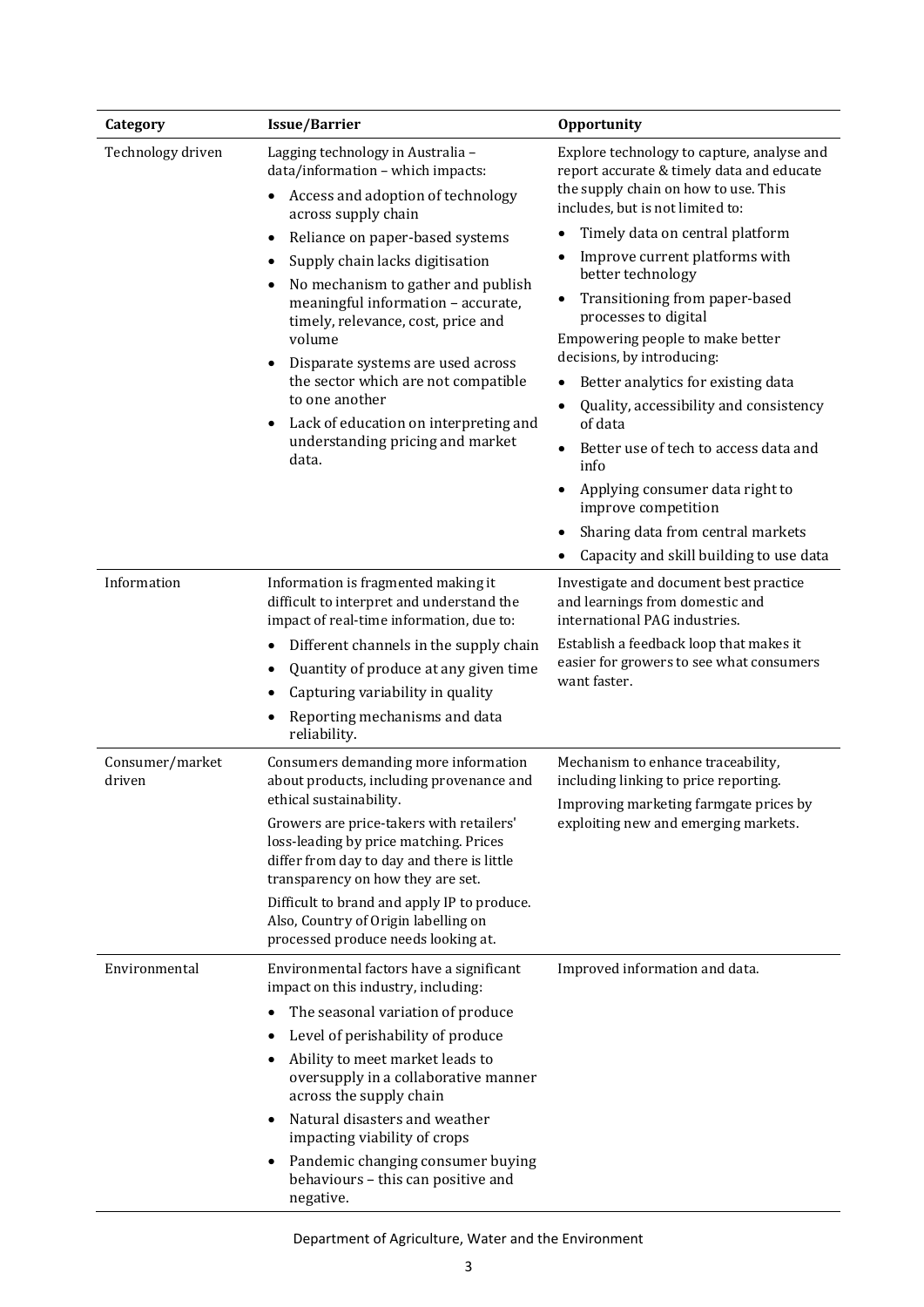#### **Priority opportunities**

The opportunities identified by participants at the workshop will be prioritised via a survey to be distributed and finalised prior to the next workshop to establish the top priorities for further work.

#### **Next steps**

The outcomes of the first workshop provide the basis for developing potential solutions to improve price and market transparency in the red meat industry. Potential solutions will be co-designed by participants in Workshop 2 on 4 November 2021.